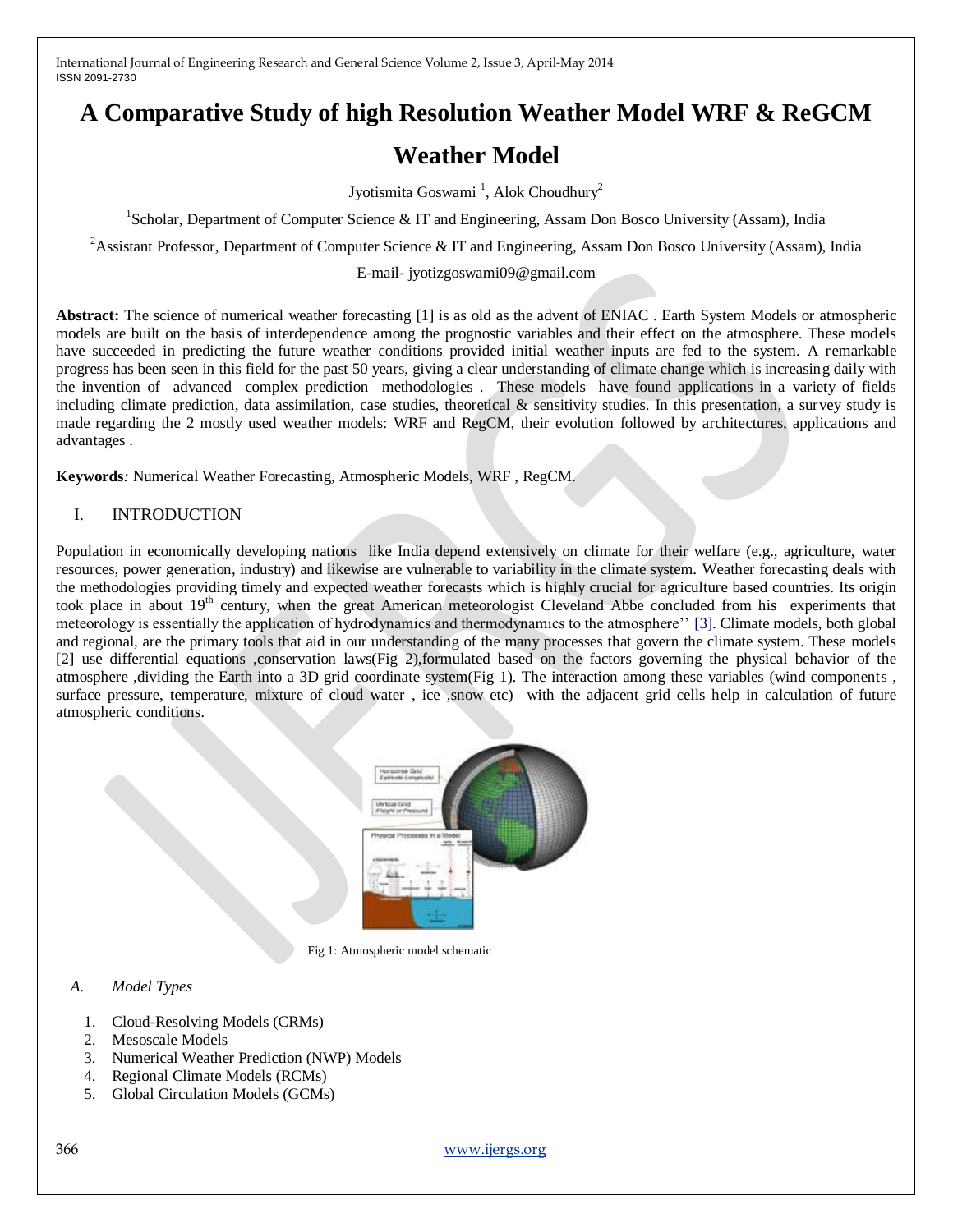The seasonal predictions made by these Earth models are generally computed by the use of High Performance Computing architectures. Scientific simulations[12] are typically compute intensive in nature. It takes week or days to obtain result if ordinary single processor system is used. For example, in predicting weather the amount of computation is so large that it could take ordinary computer weeks if not months. To make a simulation more feasible the use of High Performance Computing (HPC) is essential. HPC is the use of supercomputers and complex algorithms to do parallel computing i.e. to divide large problems into smaller ones, distribute them among computers so as to solve them simultaneously.

#### *B. Important Issues to be Considered While Building Models*

- 1. *Purpose:* The model should be able to reflect its purpose for Eg: Whether it is build for NWP or climate simulation, climate and weather case and process studies etc.
- 2. *Efficiency vs. Accuracy:* These 2 factors play a major role in prediction purpose so,the model should utilize the available resources well to produce better results.
- 3. *Domain and Resolution*: The area of interest (Domain) must be large enough to protect the main region of our study from boundary effects and resolution denotes the scale of features which can be simulated with the model.Generally Regional models presents higher resolution over smaller domains than global ones.



Fig 2:Climate Model Equations.

The sequence of the process starting from the observations obtained from radar, sattelites till the outcome of fine predicted or simulated results is a long way when all the things are put together illustrated by the diagram (Fig 2)



Fig 3 From observations to model simulation/prediction

II. WRF MODEL

*A. Definition.*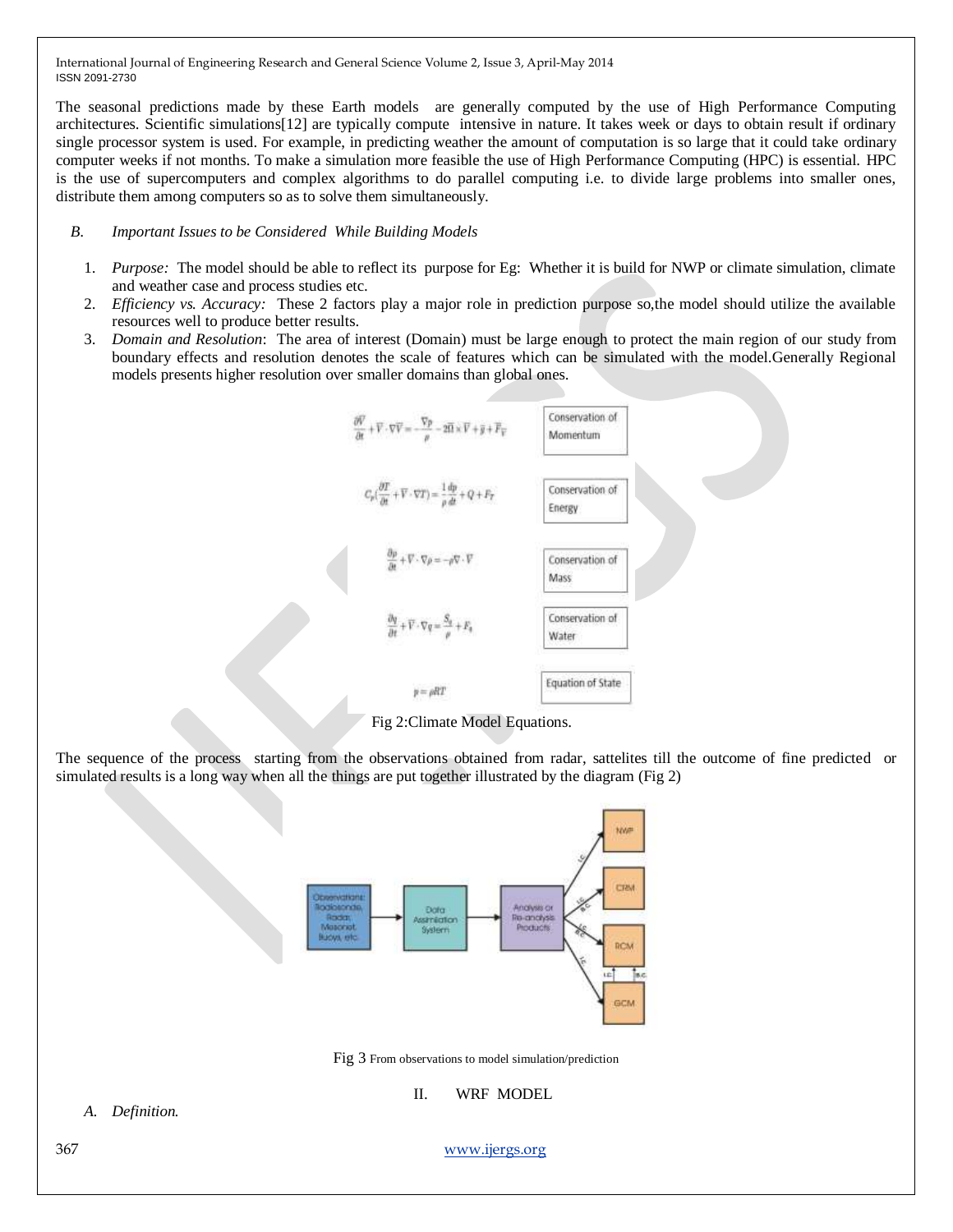TheWeather Research and Forecasting(WRF) model is a mesoscale community model[15] developed jointly by National Centre for Atmospheric Research(NCAR) Advanced Research WRF(ARW) , National Centers for Environmental Predictions'(NCEP) Nonhydrostatic Mesoscale Model(NMM) .This dynamic model inherits all the enhanced features and dynamical cores of the above communities , making it a full fledged end-to-end forecasting system .WRF software has been designed for real time simulation of the atmosphere, air quality modeling, wildfire simulation and advanced hurricane and tropical storm prediction, intensifying the bond between research and operational forecasting communities .

## *B. Model Software Architecture*

 Software development and maintenance costs adds a lot to the total cost of a large numerical simulation code. Moreover cost for computational resources is greatly reduced with a code able to run on multiple high-performance computing platforms. The modular and hierarchical architecture(Fig 4) of WRF facilitates grouping of multiple dynamic cores and plug-compatible physics in a single code over a diverse parallel platforms thus providing performance portability, extensibility, usability, run-time configurability, interoperability, among different Earth models. It is neutral with respect to external packages for I/O and makes effective use of computer aided software engineering (CASE) tools.

The WRF model is presented in a three-level hierarchy (Figure 2) structure.

- 1. The highest levels correspond to the *driver layer* holding the responsibilities of top-level control of initialization, timestepping, I/O, instantiating domains, maintaining the nesting between domain type instances , decomposition,parallelism and processor topologies.
- 2. The *model layer* correspond to the lowest layer containing the subroutines required for actual model computations.
- 3. The mediation layer acts as the interface between the model and driver layers encapsulating the unwanted information . It encompasses the features of inheritance along with encapsulating details that are of no concern to other layers .



Fig 4: WRF 3-Hierarchy Stucrure.

### *C. WRF System Model*

The following fig(5) depicts the system architecture of a WRF model with a brief description of its components .

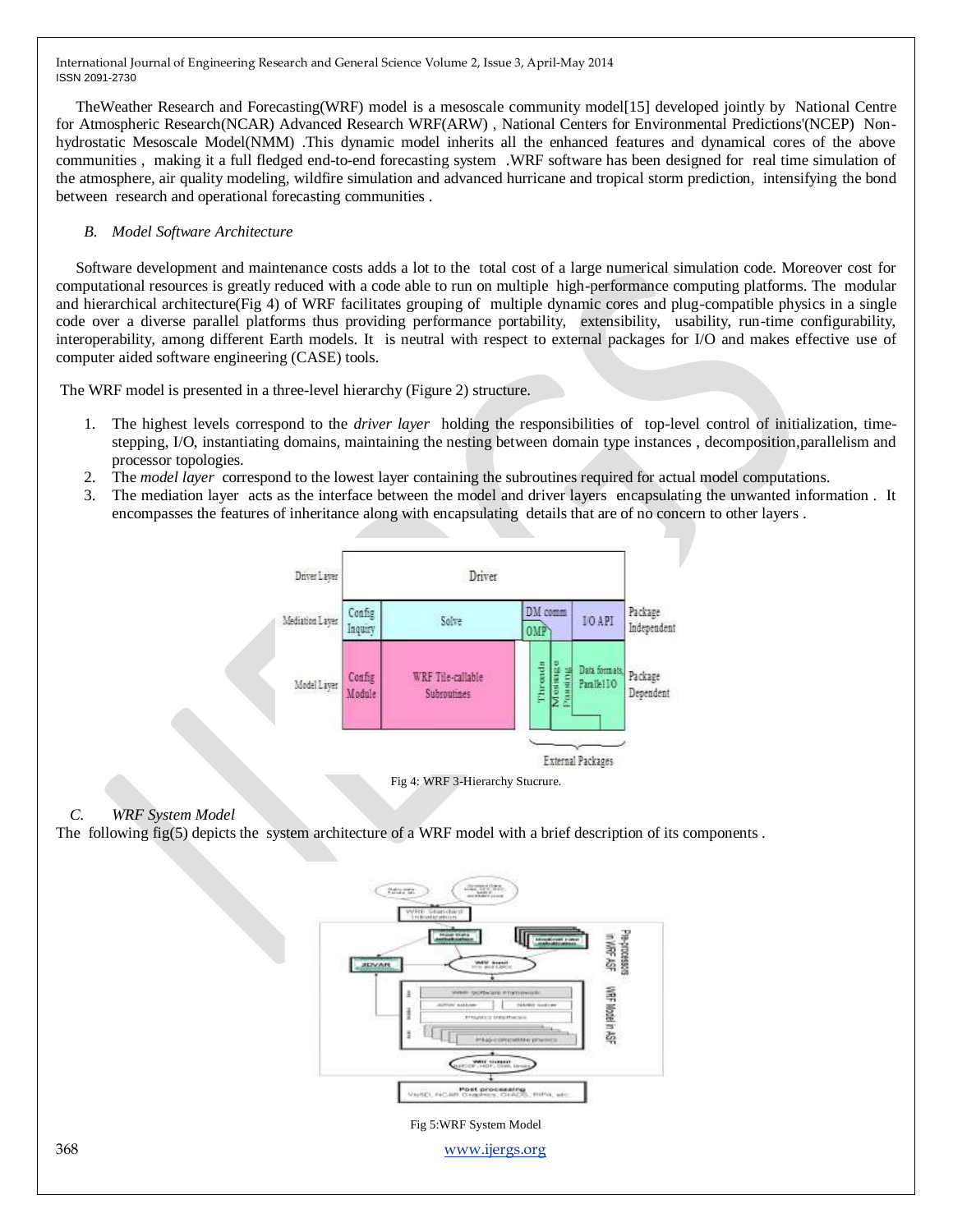i *Model Components* :Preprocessors for producing initial and lateral boundary conditions for idealized, real-data, and one-way nested forecasts.Postprocessors for meant for analysis and visualization purpose.A three-dimensional variational data assimilation (3DVAR) program for obtaining three dimensional input data. Each of the preprocessors and 3DVAR are parallel programs implemented using the WRF Advanced Software Framework (ASF). Data streams between the programs are input and output through the ASF"s I/O and Model Coupling API. The WRF Model (large box in figure) contains two dynamical cores(ARW and NMM ) providing flexibility and initialization programs for real and (for ARW) idealized data (real.exe/ideal.exe) in applications.

## *D. Working of WRF Model.*

Some of the details for running WRF are architecture dependent. For distributed memory runs, it is usually necessary to use some form of the mpirun command; for example: mpirun -np 4 wrf.exe In general, however, for single-processor or shared memory parallel runs, the command is ./wrf.exe. It can be specified by either tile aspect ratio through the WRF namelist.input file. To run WRF it is necessary to first generate a set of initial conditions which will be read in from the file wrfinput. We need to set the io form option in the namelist.input file to "1" and the other options such as grid dimensions, dx, dt, etc. and then type ./ideal.exe in the run directory. This will generate the file wrf input. As long as the basic grid specifications are not changed in the namelist. input file, you can continue to reuse the wrf input file for multiple runs of the wrf.exe code.After that we need to edit the namelist.input file to set such run-specific items as number of time steps, output frequency, etc. and then run the wrf.exe code using the procedure for your system . WRF will input the namelist.input file and also the wrfinput file of initial conditions. As it runs it will output to the file wrf output file.

However during the run of WRF model one of its component ie.WRF Pre-processing System (WPS) plays a major role.Its main function is to interpolate the Real-data while dealing with numerical prediction cases along with adding more aobervations for analysis.The diagram(Fig 6) depicts the workflow co-ordination among WPS and WRF .



Fig 6: WPS AND WRF Program Workflow

- *E. Basic Software Requirement*
- i. Fortran 90/95 compiler-- Code uses standard f90 ( portable).
- ii. C compiler- Registry"-based automatic Fortran code generation (for argument lists, declarations , nesting functions, I/O routines).
- iii. Perl-- configure/compile scripts.
- iv. Netcdf library-- for I/O operations and machine independent feature.
- v. MPI if distributed memory is used.

# *F. Merits and Demerits of WRF Model*

The table(1) below gives an overview of the merits and demerits of a WRF model.

|     | <b>MERITS</b>                                                                                                                                                                                                                                                                                       | <b>DEMERITS</b>                                                                                                                                                                               |  |
|-----|-----------------------------------------------------------------------------------------------------------------------------------------------------------------------------------------------------------------------------------------------------------------------------------------------------|-----------------------------------------------------------------------------------------------------------------------------------------------------------------------------------------------|--|
|     | Better numeric , less diffusive<br>allows real and idealized<br>simulations in same framework by<br>granting longer time steps<br>2. Better handling of topography<br>with plug-in architecture and<br>nesting feature.<br>Use of Fortran 90 NetCDF<br>GRADS MPI (for shared memory<br>operations). | Smaller range of physics choices<br>Software design is unintuitive for<br>physical scientists as NetCDF files can<br>be huge sometimes.<br>Comparatively slower and take hours<br>to compile. |  |
|     | TABLE 1: MERITS and DEMERITS of WRF MODEL.                                                                                                                                                                                                                                                          |                                                                                                                                                                                               |  |
| 369 | www.ijergs.org                                                                                                                                                                                                                                                                                      |                                                                                                                                                                                               |  |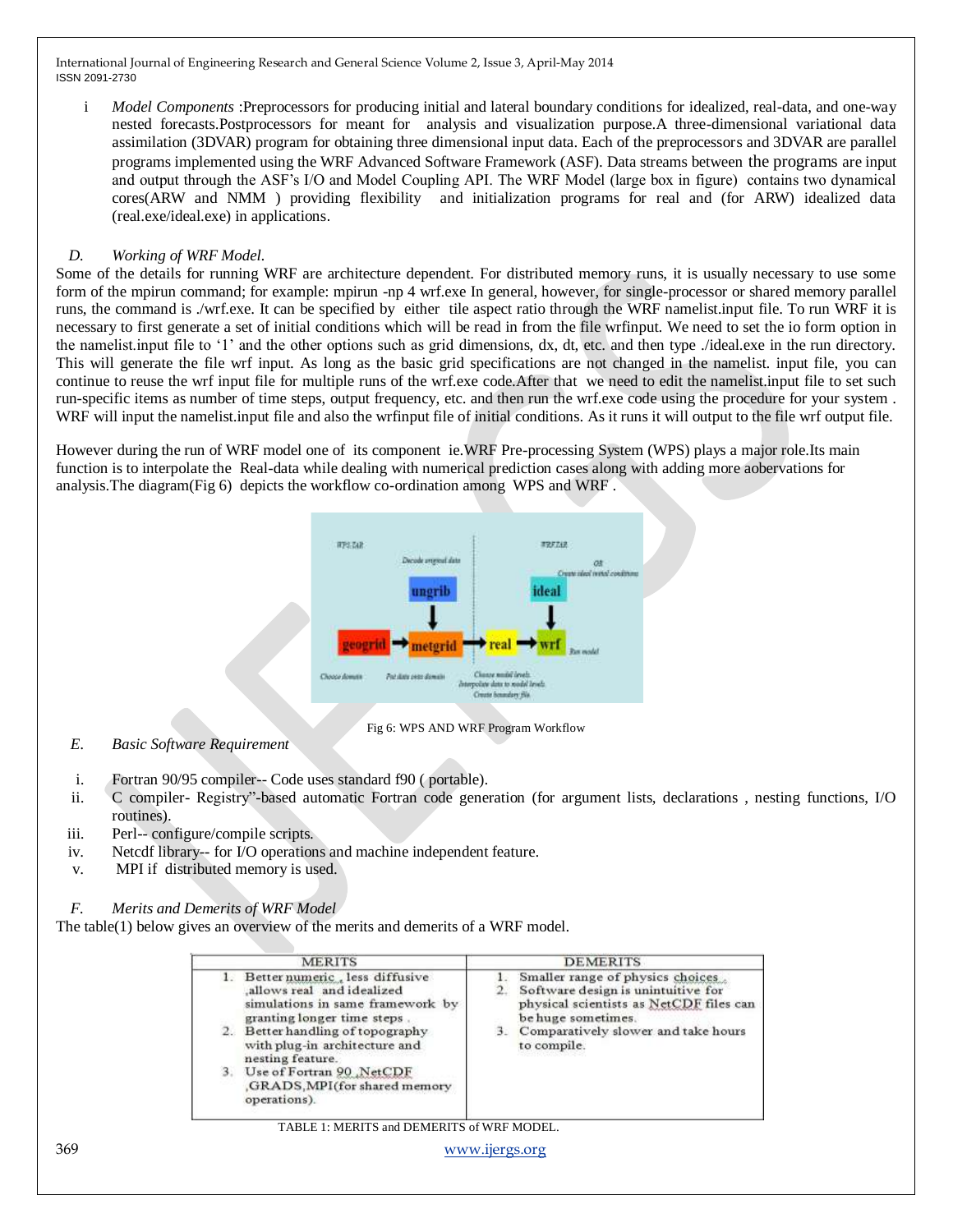In 2004 a WRF benchmark (Fig 7) was developed in order to demonstrate computational performance and scaling of this model on different architectures.It was run on multiple platforms ,changing the number of processes and their performance in terms of simulated seconds was noted.



Fig 7: WRF Benchmark ( 2004)

#### III. REGCM MODEL

RegCM is an open source Regional Climate Model(Limited Area Model), originally developed by Giorgi et al. [8,9] and then modified, improved and discussed by Giorgi and Mearns [10] . It uses the *Downscaling*[11] method for getting a clear high-resolution (Fig 8)weather information (for Eg giving a better representation of the underlying topography at a scale of 50 km or even less) compared to that relatively coarse-resolution information by global climate models (GCMs).

However, the RCM is susceptible to any systematic errors in the driving fields provided by the GCM. High frequency, i.e. 12 or 6 hourly, time-dependent GCM fields are required to provide the boundary conditions for the RCM. Table 2 lists the various dynamical and physical packages of successive versions of the RegCM system.



Fig 8: Snapshot of RegCM Resolution

|                             | RegCM1                                             | RegCM2                                | RegCM2.5                                        | RegCM3                                         |
|-----------------------------|----------------------------------------------------|---------------------------------------|-------------------------------------------------|------------------------------------------------|
| Primary<br>references       | Dickinson et al. (1989)<br>Giorgi and Bates (1989) | Giorgi et al. (1993a,b)               | Giorgi and Shields (1999)<br>Pal et al. (2000). |                                                |
| <b>Dynamics</b>             | MM4                                                | MMS (hydrostatic)                     | MM5 (hydrostatic)                               | MM5 (hydrostatic)                              |
|                             | Anthos et al. (1987)                               | Grell et al. (1994)                   | Grell et al. (1994)                             | Grell et al. (1994)                            |
| <b>Radiative</b>            | <b>CCMI</b>                                        | CCM <sub>2</sub>                      | CCM <sub>3</sub>                                | CCM3                                           |
| transfer                    | Kiehl et al. (1987)                                | Briegleb (1992)                       | Kiehl et al. (1996)                             | Kiehl et al. (1996)                            |
| <b>Boundary</b>             | Local                                              | Nonlocal, counter-gradient            | Nonlocal, counter gradient                      | Nonlocal, counter gradient                     |
| tayer                       | Deardorff (1972)                                   | Holtslag et al. (1990)                | Holtslag et al. (1990)                          | Holtslag et al. (1990)                         |
| Land surface                | BATS Ia                                            | <b>BATS</b> le                        | <b>BATS In</b>                                  | <b>SUBBATS</b>                                 |
|                             | Dickinson et al. (1986)                            | Dickinson et al. (1993)               | Dickinson et al. (1993)                         | Giorgi et al. (2003a)                          |
| Convective<br>precipitation | Anthes-Kuo<br><b>Anthes (1977)</b>                 | Grell (1993).<br><b>Anthes (1977)</b> | Zhang and MacFarlane<br>(1995)<br>Grell (1993)  | MIT (Emanuel 1991)<br>Anthes-Kuo, Grell (1993) |
| Resolvable                  | Implicit                                           | Explicit                              | SIMEX                                           | <b>SUBEX</b>                                   |
| precipitation               | Giorgi and Bates (1989)                            | Hsie et al. (1984)                    | Giorgi and Shields (1999)                       | Pal et al. (2000).                             |
| Aerosols and<br>chemistry   | Not available                                      | Not available                         | Qian and Giorgi (1999).<br>$(no$ dusts)         | Solmon et al. (2006)<br>Zakey et al. (2006)    |

TABLE2: DESCRIPTION of the PROGRESSION of the VERSIONS of the REGCM SYSTEM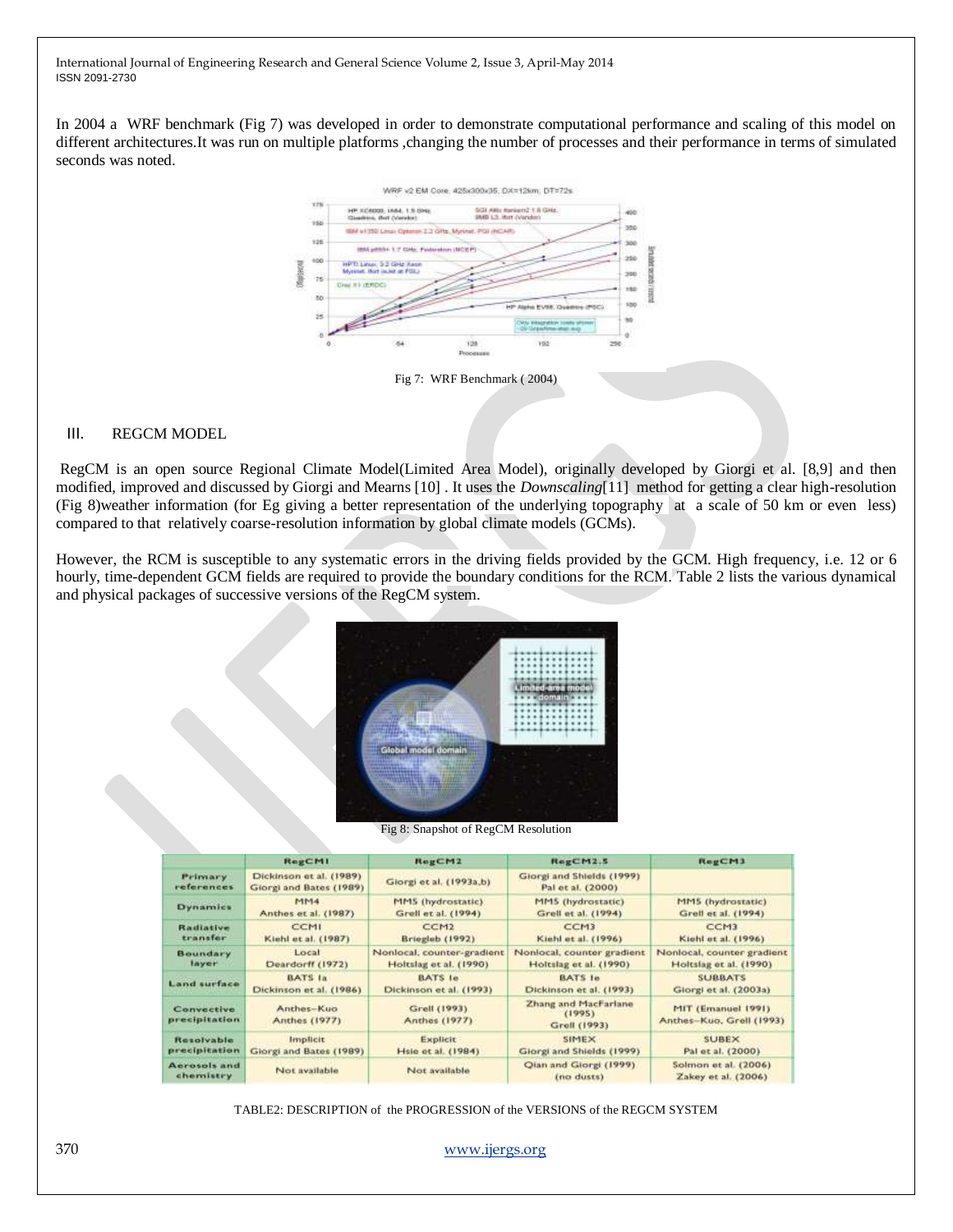## *A. RegCM Model Description*

The different types of global data needed in order to localize the REGCM model is given by the following diagram (Fig 9) followed by the typical REGCM architecture(Fig 10) and its components description.



Fig 10: RegCM Architecture Model

*1. Model Components:* The Terrain file is used for creating the domain file consisting localized topography and projection information. The SST for the model is created using sst program containing the sea surface temperature to be used in generating the icbc for the model and lastly the ICBC files created using icbc program, contains surface pressure, temperature, horizontal wind components and time resolution for the input file.

After successfully running the model it generates 4 files in the output directory.

- i. ATM –Contains atmosphere status of the model.
- ii. SRF-Contains surface diagnostic variables.
- iii. RAD –Contains radiation information.
	- *B. Software Requirements.*
- i. Unix or Linux OS.
- ii. FORTRAN 90/95 compiler, python language interpreter.
- iii. Make utility (GNUmake ).
- iv. NetCDF library.
- v. MPI (for parallel shared memory).
- vi. Graphics (GrADS, FERRET, NCL,) for visualization.
	- *C. Applications of Regional Climate Modeling*
- i. Model development and validation with a high resolution for smaller areas.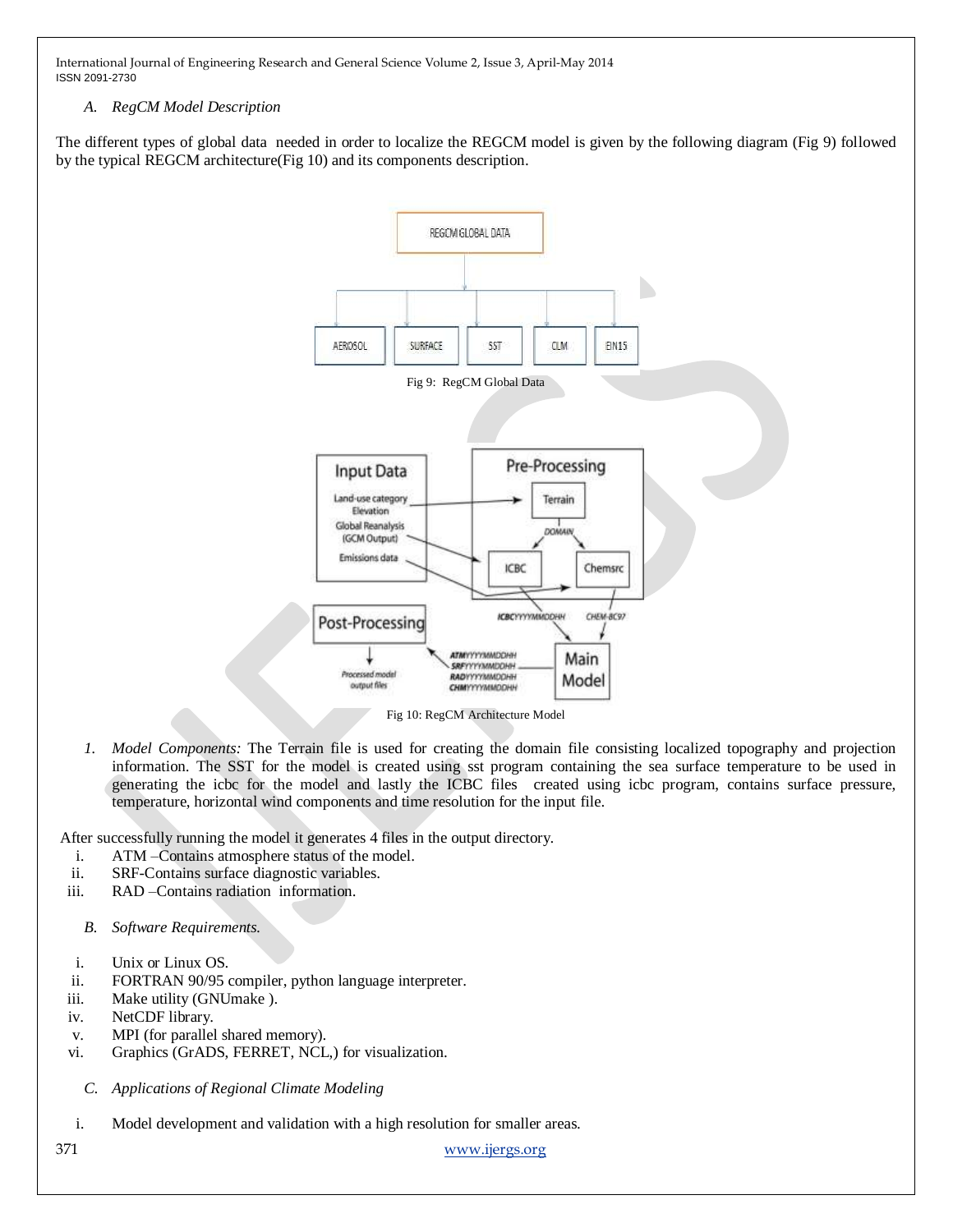- ii. Used in process studies such as topographic effects, regional hydrolic budgets.
- iii. Climate change studies
- iv. Paleoclimate studies(Climate effects of aerosols).
- v. Seasonal prediction
- vi. Impact studies

## *D. Advantages and Disadvantages of RCM Modelling*

| <b>MERITS</b>                                                                                                                                                                                                                                                                 | <b>DEMERITS</b>                                                                                                                                   |
|-------------------------------------------------------------------------------------------------------------------------------------------------------------------------------------------------------------------------------------------------------------------------------|---------------------------------------------------------------------------------------------------------------------------------------------------|
| Physical and comprehensive based<br>1.<br>downscaling climate modeling system.<br>2. Wide variety of applications such as<br>process studies. Climate change and<br>Seasonal prediction.<br>3. High resolution through multiple nesting<br>(currently 10-50 km grid interval) | Only one-way nesting so no regional-to-<br>global feedbacks.<br>2. Not intended to correct systematic errors in<br>the large scale forcing fields |
| TABLE 3:MERITS and DEMERITS of RCM MODELLING                                                                                                                                                                                                                                  |                                                                                                                                                   |

## *E. Basic Issues in RCM Modeling*

Ratio of forcing fields resolution to model resolution should not exceed 6-8. For a successful RCM simulation it is thus critical that the driving large scale boundary conditions be of good quality.Model physics if happens to be same in both in the nested RCM and driving GCM then better interpretation of model results is obtained. The model resolution should be sufficient to capture relevant forcings and to provide useful information for given applications.

## IV. IMPORTANCE OF RCM OVER GCM.

Global Climate Models (GCMs) are mainly used for simulating global climate system ,providing estimates of climate variables [6]. The GCM owing to its coarse resolution and lack of fine features their accuracy normally decreases for a small area. To overcome the limitations of GCM, dynamical downscaling using high-resolution Regional Climate Models (RCMs) nested(Fig 12) in GCMs are used. These RCMs lead to better estimations of future climate conditions since their horizontal resolutions are much finer than the GCMs [5].Fig 11 gives a practical view of the distortion made by GCM over a limited area compared to RCM.



Fig 11: GCM and RCM Resolution View Over a Small Region.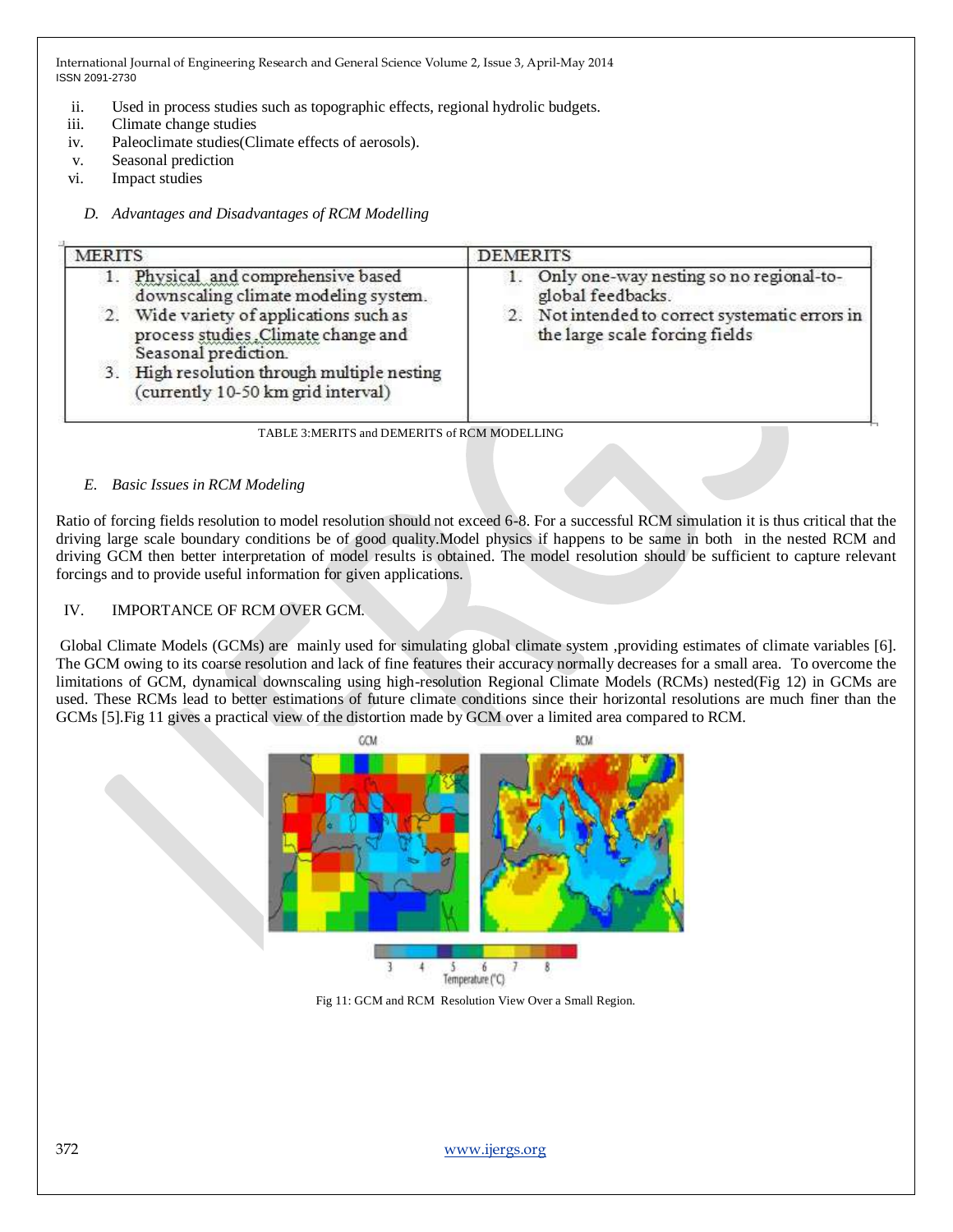

# *A. Comparison of the Two Models.*

The Figure (TABLE 4) below gives some points differentiating the two models with respect to their use and behavior.

| GCM                                                                                                                                                       | RCM                                                                                                                                            |  |
|-----------------------------------------------------------------------------------------------------------------------------------------------------------|------------------------------------------------------------------------------------------------------------------------------------------------|--|
| 1. Due to their relatively coarse resolution,<br>GCMs are unable to include the effects of<br>regional features.<br>2. GCM provide minimum of 200 km grid | 1. RCM are meant for relatively fine<br>resolution for regional or small areas.<br>2. RCM can provide to at least 20-60 km of<br>grid spacing. |  |
| spacing.<br>3. GCMs are used for simulation of global<br>climate<br>system.                                                                               | 3. RCMs are used for simulation of regional<br>climate system.                                                                                 |  |

TABLE 4: COMPARISON of RCM AND GCM

Here we have included a Fig(TABLE 5) giving a brief inter comparison of all the related features of the different available climate models.

|                                  | MC2                                                             | <b>GEM</b>                                      | <b>CRCM</b>                                                                               | <b>CCCma GCMIII</b>                                                         |
|----------------------------------|-----------------------------------------------------------------|-------------------------------------------------|-------------------------------------------------------------------------------------------|-----------------------------------------------------------------------------|
| Regional/<br>Global              | Regional                                                        | Global                                          | Regional                                                                                  | Global                                                                      |
| <b>Physics</b><br>Package        | <b>RPN</b>                                                      | <b>RPN</b>                                      | CCCma GCMIII                                                                              | CCCma GCMIII                                                                |
| Hydrostatic                      | N                                                               | Υ                                               | N                                                                                         | Υ.                                                                          |
| Spatial<br><b>Discretization</b> | Finite-Differencing                                             | Variable Grid<br>Spacing, 3-D<br>Finite Element | Finite-Differencing                                                                       | Spectral, finite-<br>element in vertical                                    |
| Timestepping                     | SISL-                                                           | SL 2-level<br>implicit                          | SISL                                                                                      | Si                                                                          |
| <b>Vertical Coord</b>            | Terrain-Following<br>Gal-Chen)                                  | Terrain-Following<br>(Eta)                      | Terrain-Following<br>(Gal-Chen)                                                           | Terrain-Following<br>(Eta)                                                  |
| <b>Applications</b>              | Cloud-scale and<br>mesoscale<br>modelling, regional<br>forecast | NWP, Data<br>Assimilation.<br>Research          | Regional climate<br>simulation and<br>prediction, regional<br>climate change<br>scenarios | Global Climate<br>prediction and<br>simulation, climate<br>change scenarios |

TABLE 5: INTER-COMPARISON of DIFFERENT MODELS

## V. CONCLUSION

373 [www.ijergs.org](http://www.ijergs.org/) Thus we have got a clear cut idea about these two models in our discussion made so far regarding their history, applications, working of the models, software requirements and a brief comparison of them .GCMs and RCM s have increased our level of understanding about the on-going atmospheric processes and the prediction of the same after a long period.Though climate modeling has made